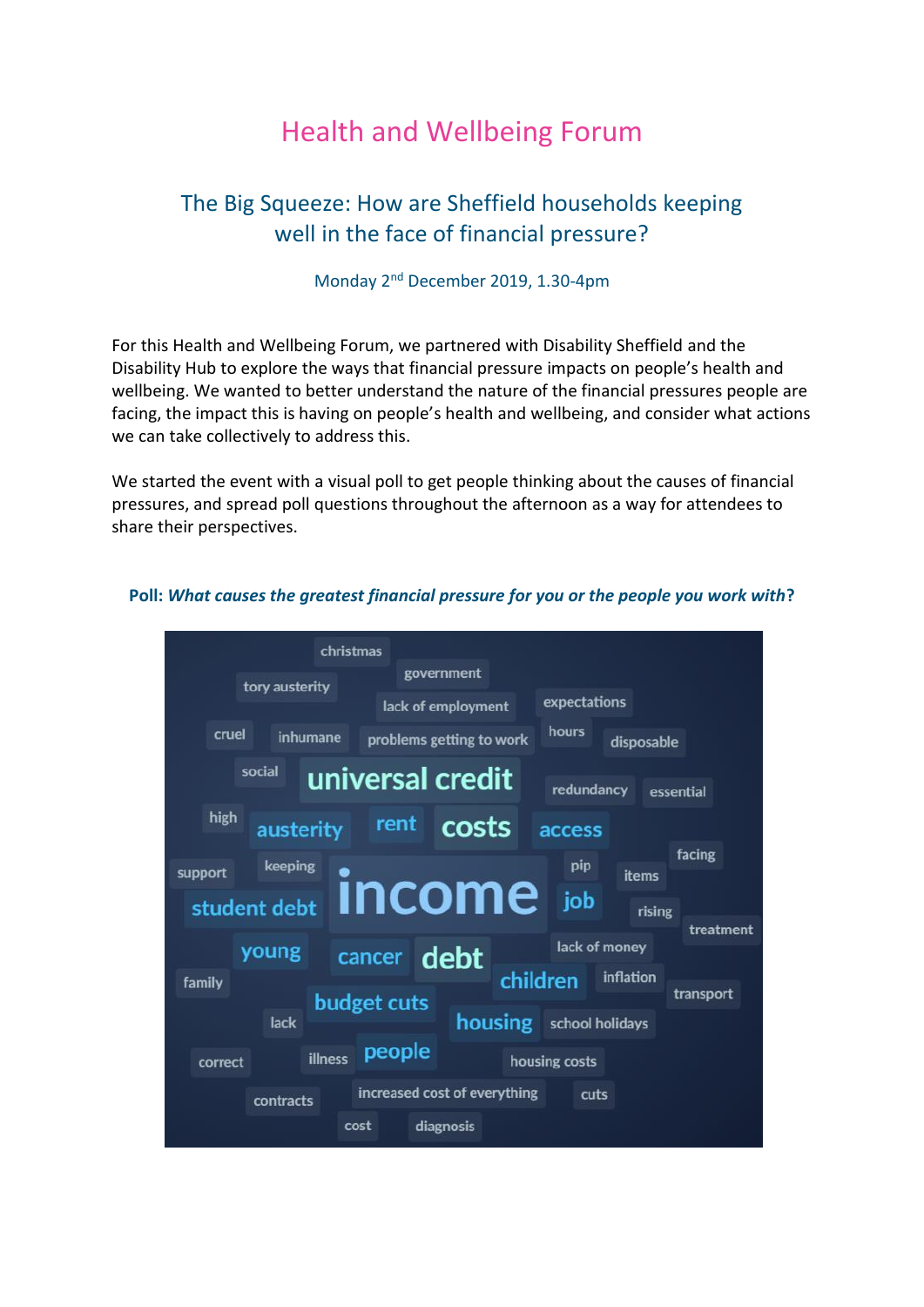#### We heard from several speakers to help us understand these themes further:

#### **Mark Nicholson, Disability Hub**

Poverty can be described as living with 60% or less of the average income. In Sheffield, 20% of people are living below this threshold. Mark also highlighted the impact of financial assessments and reassessments for people who are receiving a disability allowance; this can be very stressful for people and they are not always given clear guidance.

#### **Lee Harker, Disability Hub**

Lee shared some of his personal experiences as a user of social care. Carers are over-stretched, so they cannot spend much time on each visit, and much of the limited visit time is taken up by paperwork. This is not good for carers or for the wellbeing of their clients.

#### **Pauline Kimantas, Sheffield Carers Centre**

Pauline described helping people to access hardship funding; cookers, fridges and washing machines are amongst the items essential for health but many people cannot afford to purchase or replace them. People live with chronic anxiety about how they will cope if an unexpected cost occurs, and this impacts on the health of carers and the people they care for.

#### **Clare Lodder, Sheffield Citizens Advice**

Citizens Advice hears a great deal about people's difficulties with Personal Independence Payments (PIP) and Universal Credit. Financial pressure comes from both the lack of money/income and the impact of debt and indebtedness. Poverty and financial pressure makes people ill – Clare highlighted how much evidence there is about the cycle of poverty linked to poor mental and physical health.

#### **George Lindars-Hammond, Cabinet Member for Health and Adult Social Care, Sheffield City Council (SCC)**

George underlined the link between financial insecurity and poor health further by saying that the easiest way to get an estimate on population health is to look at their income. There can be no large scale improvement in public health without also addressing poverty.

#### **Elinor Blacksell and Kat Cook, Fareshare**

Fareshare focuses on food redistribution. The rising number of people in Sheffield who cannot afford to feed their families nutritious meals has a large implication on physical population health. In addition, children who go to school without a proper meal will find it harder to learn, perpetuating the cycle of poverty.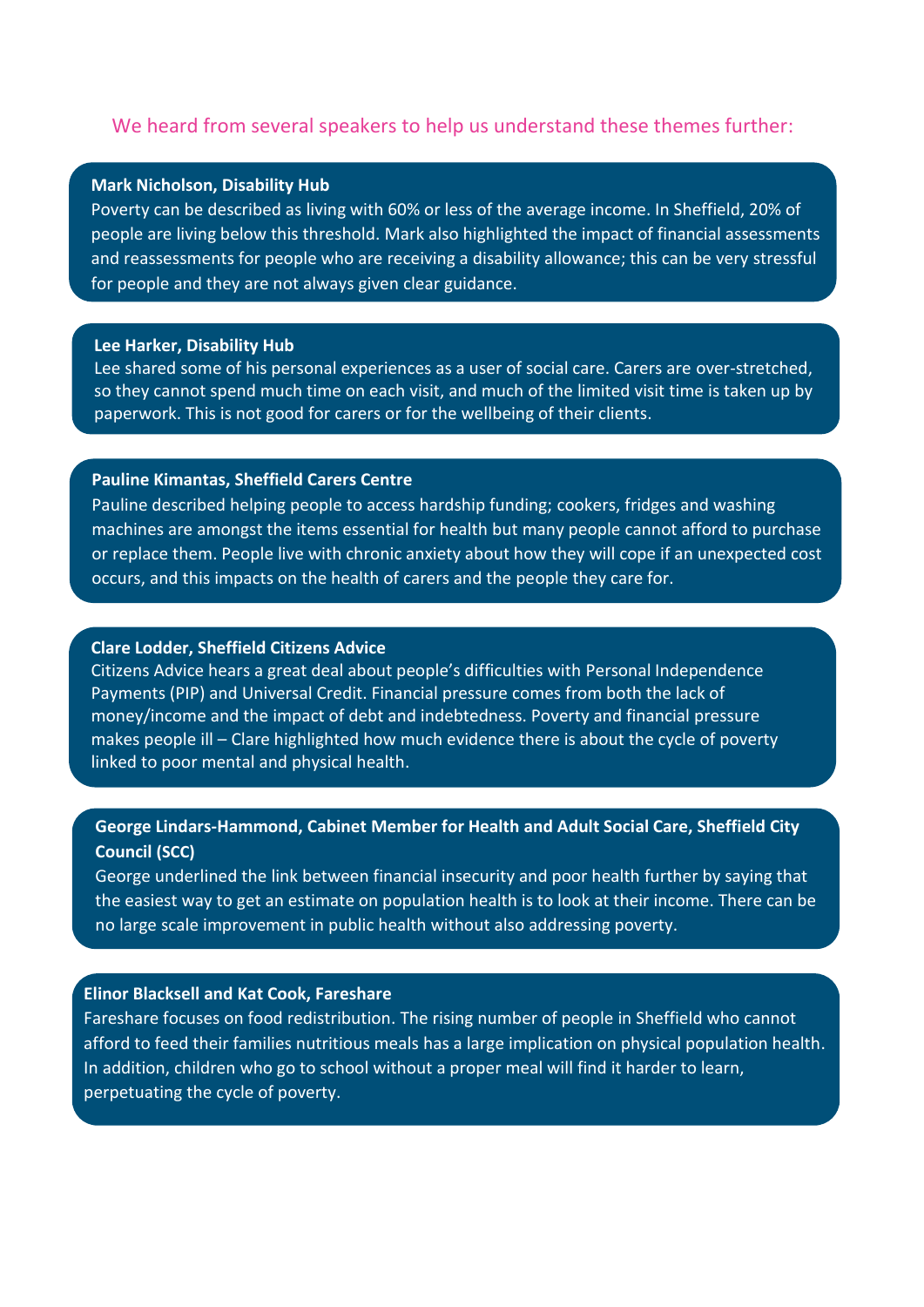#### **Poll:** *What impact does financial hardship have on you or the people you work with?*



### We also held a Q&A with the panel. Major discussion points were:

- Financial pressure is a huge cause of stress and anxiety, so mental health treatments could include specialist debt or income intervention to address underlying causes.
- George Lindars-Hammond committed to working with Terry Hudson (Chair, Sheffield Clinical Commissioning Group) to explore how preventative Mental Health First Aid training could be rolled out further across the city.
- What can small organisations with limited budgets do to support clients in financial need? The panel gave the example of Universal Credit – organisations formed a citywide partnership to support people with the changes. This increased capacity.
- What are organisations willing to do to make sure social care is high quality? John Higginbottom from SCC joined the panel for this question. SCC work hard to ensure they're working with good providers, but there is still a mixed picture. They have signed up to the Ethical Care Charter and are moving towards a carer's living wage.
- Financial assessments guidelines state that no one will have to pay more than they can afford but this isn't the case at the moment. George Lindars-Hammond accepted the financial assessment is imperfect; people have more complicated lives than a system can understand. Next year he wants to develop a programme to improve this, and will work with Healthwatch Sheffield and Disability Sheffield.
- Some of the most vulnerable are fearful for instance, single parents won't disclose mental health problems because they fear the consequences for their children. Pauline Kimantas agreed with this issue, and added that people are also worried about complaining about their care services. She highlighted the importance of talking to trusted organisations who can raise issues on your behalf.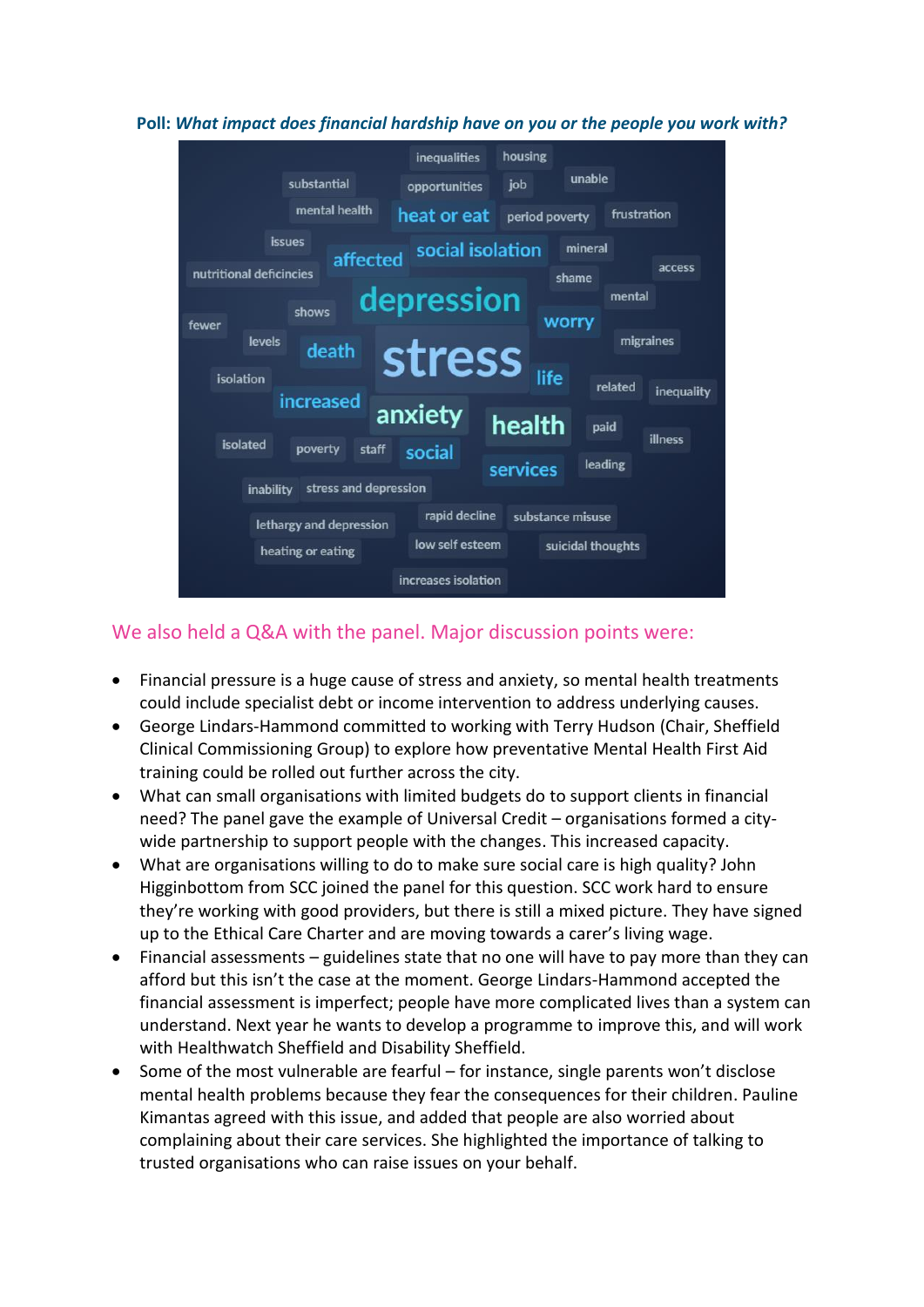#### more resources for organisations support and understanding mental means guidance share small prices organisations funding smaller primary services slice investing social benefits left resources place support training invest money staff organisation information food solutions income reducing sector increase community people intervention act takes provide space reduce stigma pressure invaluable talk injected one to support

We led a table activity asking groups to identify challenges and propose solutions that could work in Sheffield. Below are the suggestions from people in the room:

| What is the challenge?            | What action can we take? Who is the action for?    |
|-----------------------------------|----------------------------------------------------|
| Disability assessments - lack of  | Respect existing court orders. Respond to          |
| understanding                     | complaints. Have a champion for disabilities.      |
|                                   | Commission service to support people at benefit    |
|                                   | assessments (CCG or SCC).                          |
| Language barriers                 | Easy read information.                             |
| Spread messages information on    | 38° online petitions. Wider range of volunteers,   |
| issues discussed today outside of | perhaps retired expertise. Network for those       |
| the room.                         | 'socially isolated'. Socially mobile communities - |
|                                   | people from affluent areas assisting/partnering    |
|                                   | those less fortunate. Action for all participants. |
| Lack of finances                  | Increase investment into care of people by taxing, |
|                                   | borrowing and/or reducing other budgets. Action    |
|                                   | for the UK                                         |
| Confusion about where to go for   | Develop a Single Point of Access for advice?       |
| advice/help - too many            | Partnership for Citizens Advice, Sheffield City    |
| organisations                     | Council, and VAS.                                  |

### **Poll:** *What should be done in Sheffield to help people stay well in the face of financial pressures?*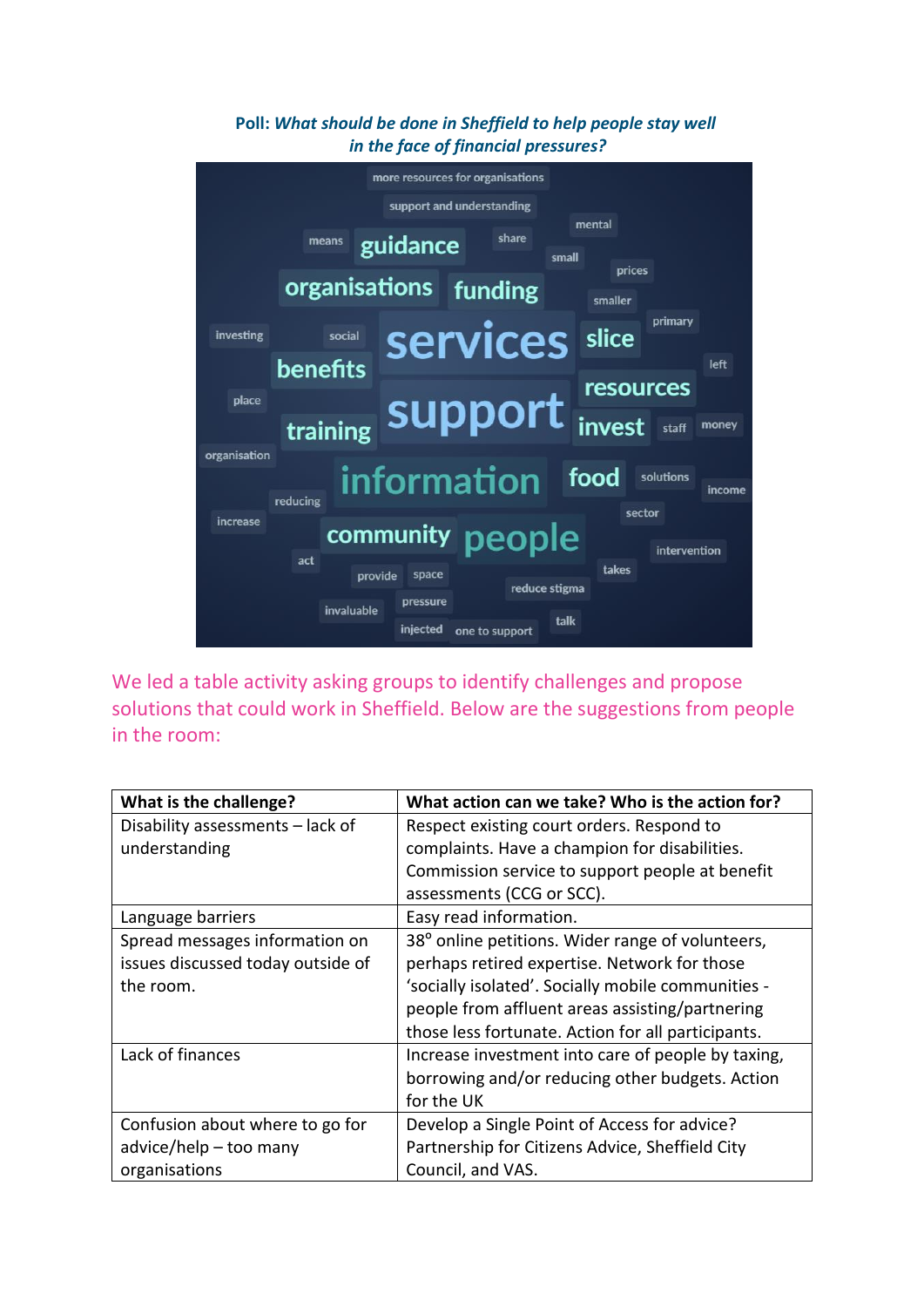|                                      | Bring back Expert Patients Programme - gives         |
|--------------------------------------|------------------------------------------------------|
|                                      | information but also brings people together.         |
| Quality of care. Individual carers   | Provide disability quality training delivered by     |
| are expected to take on more and     | disabled people.                                     |
| more clients in so time and quality  | The situation has got worse since council imposed a  |
| suffer                               | maximum rate which is too low.                       |
|                                      | People should be put before profit.                  |
|                                      | Reduce each workers case load each days and          |
|                                      | increase allowance for travelling.                   |
|                                      | Care services should never have been privatised      |
|                                      | because quality inevitably suffers when services     |
|                                      | have to make maximum profit.                         |
|                                      | Much more stringent quality monitoring is needed -   |
|                                      | involve service users in monitoring of contract      |
|                                      | quality                                              |
| Financial contributions. Many        | Basis of calculation is unfair and unrealistic, most |
| people are reluctant to apply for a  | clients are happy to use all or most of their daily  |
| care package unless it is            | living PIP/care component as contributions, but      |
| completely unavoidable because       | many are charged more so that it tears into their    |
| they assume they will not be able    | disposable income. The severe disability premium     |
| to pay the contribution. The         | should be taken into account in the cost of living   |
| contribution itself often puts       | calculation. Disabled people who work should not     |
| people into poverty and having to    | be exempt from paying.                               |
| choose between care and food and     | As a matter of priority, raise the MIG level above   |
| other essentials. Care should make   | the frozen 2015 rate to leave people with more       |
| lives better!                        | money after paying contributions (SCC)               |
|                                      | Better understanding among social care               |
|                                      | professionals when clients can't pay contributions   |
|                                      | due to factors such as debt - not taking punitive    |
|                                      | approach or threatening withdrawal of care (SCC)     |
|                                      | Consider a bold approach to charging - could a       |
|                                      | small amount of care be given before charging is     |
|                                      | applied to an individual? This would help a          |
|                                      | preventative approach. (SCC)                         |
|                                      |                                                      |
|                                      |                                                      |
| Financial contributions - Disability | Better training and understanding of assessment      |
| <b>Related Expenses</b>              | staff to make sure people are given support to work  |
|                                      | out what their DREs are (SCC)                        |
|                                      |                                                      |
|                                      | Health and social care to take a more joined up      |
|                                      | approach on items such as funding hydrotherapy,      |
|                                      | physio, or, to ensure people can benefit from things |
|                                      | which will help them stay well. Less disagreement    |
|                                      | on what is health and what is social care in context |
|                                      | of DREs (SCC and CCG)                                |
|                                      |                                                      |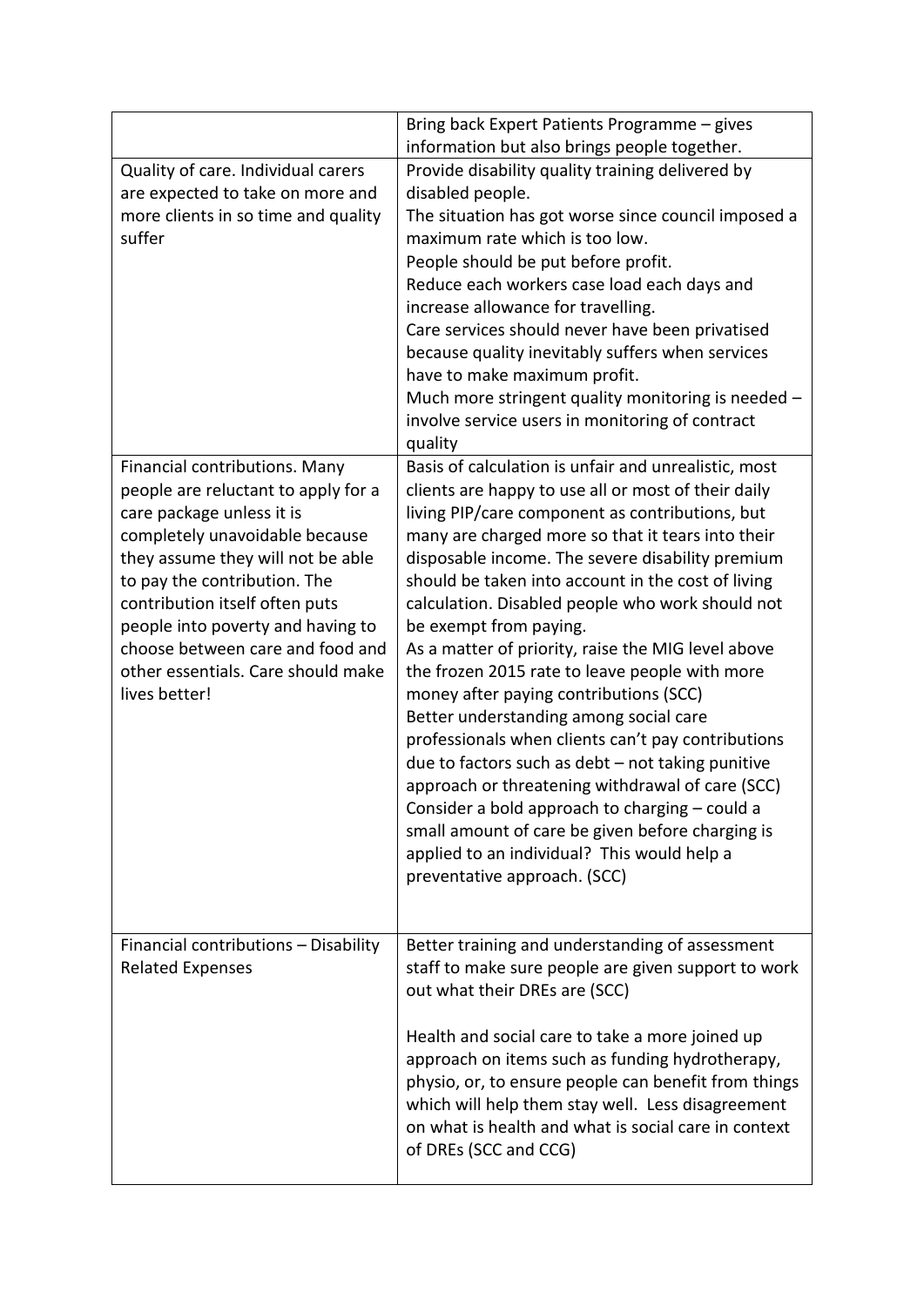| Listening with correct appropriate    | Non-judgemental approach. Accountability. This         |
|---------------------------------------|--------------------------------------------------------|
| action. Surveys/consultations         | action is for anyone in statutory organisations and    |
|                                       | care providers.                                        |
| Making money stretch further          | Educate people when they are young to budget and       |
|                                       | prioritise their outgoings.                            |
| Punitive culture                      | Services such as DWP need to be more supportive.       |
| Lack of access to services            | More face to face help on front line needed. Answer    |
|                                       | phones!                                                |
| Consistency of services vol & stat    | Funding issues lack of money. Longer term              |
|                                       | agreements from funders.                               |
| Reduce stigma                         | Be more open about issues as organisations.            |
|                                       | Encourage people to be more open. Awareness            |
|                                       | training. Communication at all levels.                 |
| The system: Joint commissioning.      | Consider interests of people not organisations more    |
| Does it work? Eg Better Care          | transparency and inclusion. Weighting on quality       |
| Programme (people not wanting to      | rather than numbers. Evaluation. This is an action     |
| change)                               | for commissioners.                                     |
| Benefit reduction because of          | Disabled persons should be encouraged to study by      |
| education.                            | not reducing their benefits.                           |
| Carers time and flexibility           | Carers time for disabled or sick persons should be     |
|                                       | increased.                                             |
| Food deserts. Local cornershops       | Easily accessible and affordable fresh food.           |
| stock lower quantities of fresh fruit | Research into food deserts. Government/Council         |
| and veg at higher costs than larger   | intervention with food access in low income areas.     |
| out of town supermarkets. Many        | Government responsibility to ensure low cost food      |
| people are limited to nearby shops,   | options in area of low car ownership                   |
| and some items such as raw            |                                                        |
| potatoes and fruit and veg is heavy   |                                                        |
| and bulky to carry.                   |                                                        |
| Provision of suitable and relevant    | Signposting, information, clarity of funding           |
| equipment if over standard            |                                                        |
| Good accessible spaces in Sheffield   | Council has funded policy that means all council       |
|                                       | buildings are accessible. Policy to retrofit. How      |
|                                       | accessible are our workplaces? Workplaces should       |
|                                       | have improved accessibility aids with financial stress |
|                                       | etc. Who benefits? All people. Who is the action       |
|                                       | for? City Council, government                          |
| Poor housing (Private Rented          | Lobbying council for landlord licensing. Improving     |
| Sector)                               | renter knowledge around their legal rights.            |
| Housing                               | Good specialist support around housing rights          |

## Who was in the room?

The event was attended by representatives from a wide range of organisations across the different sectors: